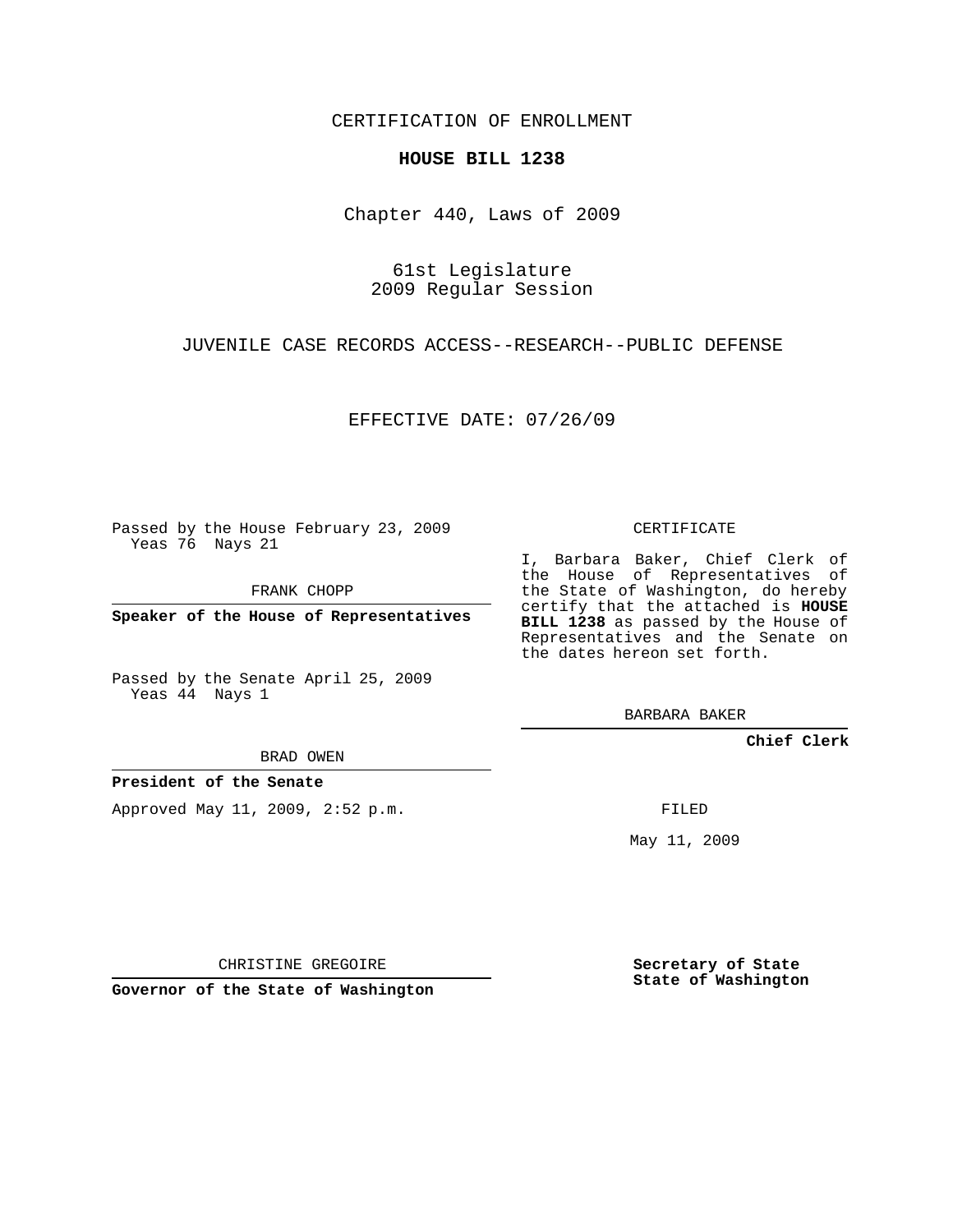## **HOUSE BILL 1238** \_\_\_\_\_\_\_\_\_\_\_\_\_\_\_\_\_\_\_\_\_\_\_\_\_\_\_\_\_\_\_\_\_\_\_\_\_\_\_\_\_\_\_\_\_

\_\_\_\_\_\_\_\_\_\_\_\_\_\_\_\_\_\_\_\_\_\_\_\_\_\_\_\_\_\_\_\_\_\_\_\_\_\_\_\_\_\_\_\_\_

Passed Legislature - 2009 Regular Session

## **State of Washington 61st Legislature 2009 Regular Session**

**By** Representatives Appleton, Goodman, and Rodne; by request of Board For Judicial Administration

Read first time 01/15/09. Referred to Committee on Judiciary.

 AN ACT Relating to access to juvenile case records for the Washington state center for court research and the Washington office of public defense; and amending RCW 13.50.010.

BE IT ENACTED BY THE LEGISLATURE OF THE STATE OF WASHINGTON:

 **Sec. 1.** RCW 13.50.010 and 1998 c 269 s 4 are each amended to read as follows:

(1) For purposes of this chapter:

 (a) "Juvenile justice or care agency" means any of the following: Police, diversion units, court, prosecuting attorney, defense attorney, detention center, attorney general, the legislative children's 11 oversight committee, the office of ((<del>[the]</del>)) the family and children's ombudsman, the department of social and health services and its contracting agencies, schools; persons or public or private agencies having children committed to their custody; and any placement oversight committee created under RCW 72.05.415;

 (b) "Official juvenile court file" means the legal file of the juvenile court containing the petition or information, motions, memorandums, briefs, findings of the court, and court orders;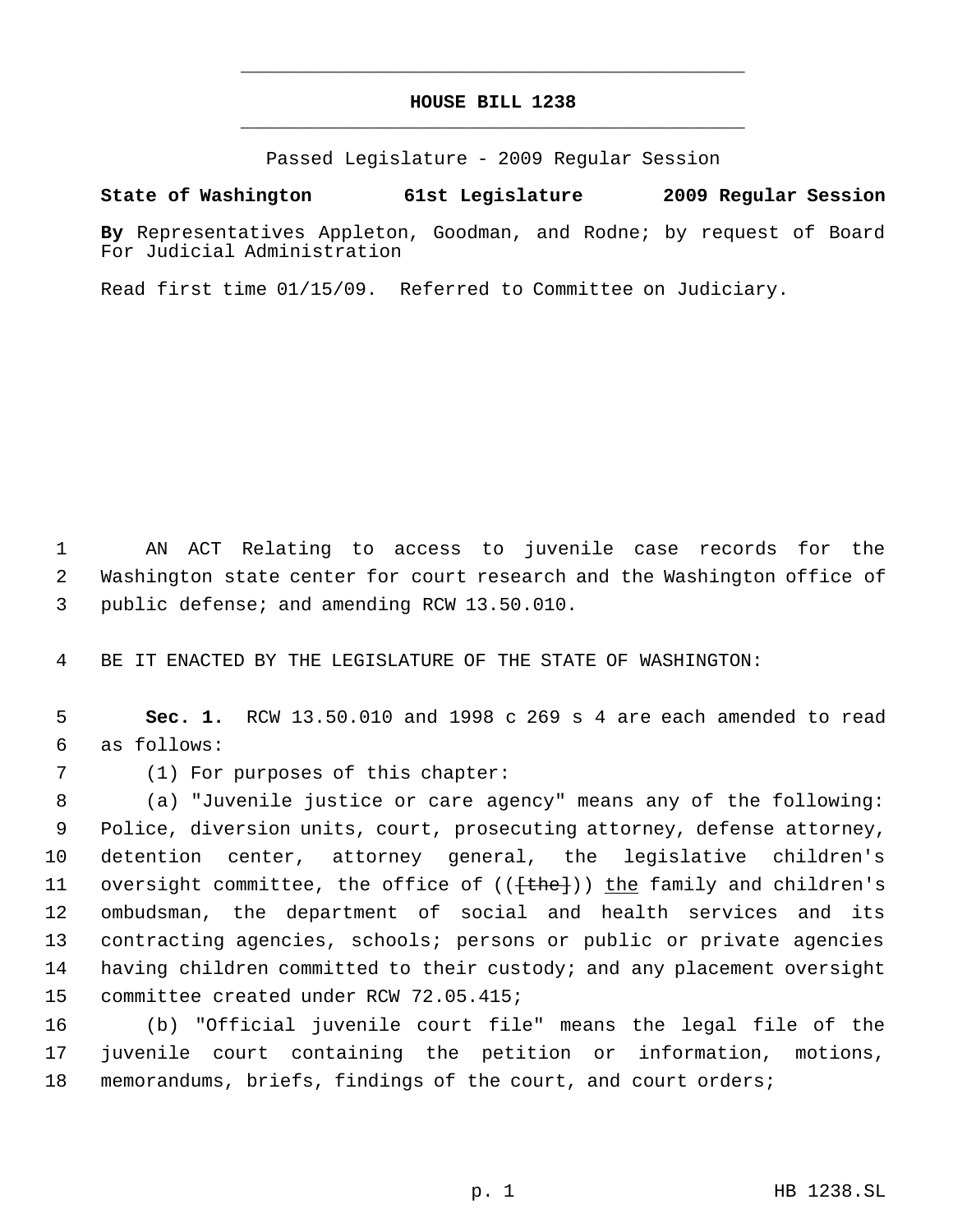(c) "Records" means the official juvenile court file, the social file, and records of any other juvenile justice or care agency in the case;

 (d) "Social file" means the juvenile court file containing the records and reports of the probation counselor.

 (2) Each petition or information filed with the court may include only one juvenile and each petition or information shall be filed under a separate docket number. The social file shall be filed separately from the official juvenile court file.

 (3) It is the duty of any juvenile justice or care agency to maintain accurate records. To this end:

 (a) The agency may never knowingly record inaccurate information. Any information in records maintained by the department of social and health services relating to a petition filed pursuant to chapter 13.34 RCW that is found by the court to be false or inaccurate shall be corrected or expunged from such records by the agency;

 (b) An agency shall take reasonable steps to assure the security of its records and prevent tampering with them; and

 (c) An agency shall make reasonable efforts to insure the completeness of its records, including action taken by other agencies with respect to matters in its files.

 (4) Each juvenile justice or care agency shall implement procedures consistent with the provisions of this chapter to facilitate inquiries concerning records.

 (5) Any person who has reasonable cause to believe information concerning that person is included in the records of a juvenile justice or care agency and who has been denied access to those records by the agency may make a motion to the court for an order authorizing that person to inspect the juvenile justice or care agency record concerning that person. The court shall grant the motion to examine records unless it finds that in the interests of justice or in the best interests of the juvenile the records or parts of them should remain confidential.

 (6) A juvenile, or his or her parents, or any person who has reasonable cause to believe information concerning that person is included in the records of a juvenile justice or care agency may make a motion to the court challenging the accuracy of any information concerning the moving party in the record or challenging the continued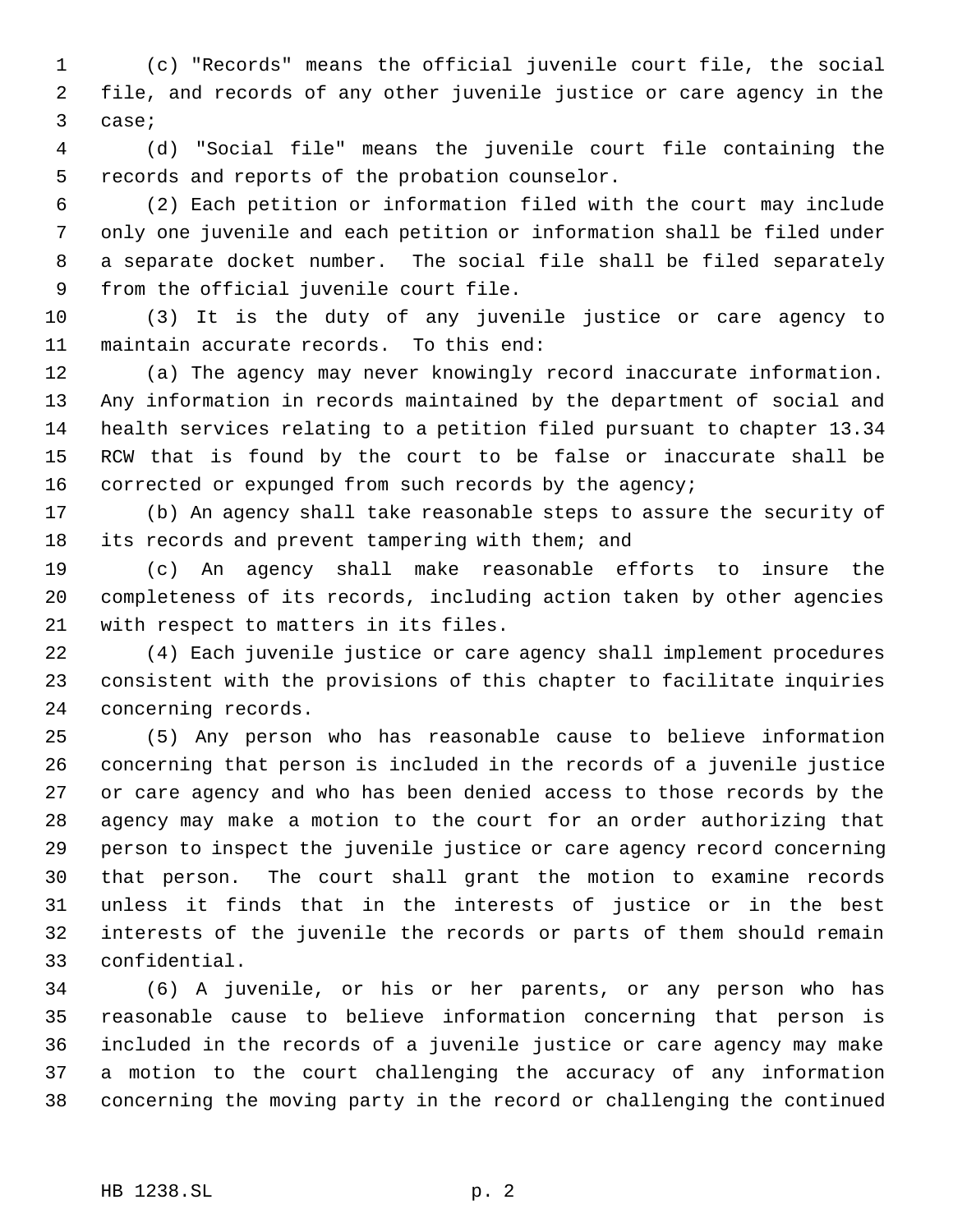possession of the record by the agency. If the court grants the motion, it shall order the record or information to be corrected or destroyed.

 (7) The person making a motion under subsection (5) or (6) of this section shall give reasonable notice of the motion to all parties to the original action and to any agency whose records will be affected by the motion.

 (8) The court may permit inspection of records by, or release of information to, any clinic, hospital, or agency which has the subject person under care or treatment. The court may also permit inspection by or release to individuals or agencies, including juvenile justice advisory committees of county law and justice councils, engaged in legitimate research for educational, scientific, or public purposes. The court may also permit inspection of, or release of information 15 from, records which have been sealed pursuant to RCW  $13.50.050((+11))$  $(12)$ . The court shall release to the sentencing guidelines commission records needed for its research and data-gathering functions under RCW 9.94A.850 and other statutes. Access to records or information for research purposes shall be permitted only if the anonymity of all persons mentioned in the records or information will be preserved. Each person granted permission to inspect juvenile justice or care agency records for research purposes shall present a notarized statement to the court stating that the names of juveniles and parents will remain confidential.

 (9) Juvenile detention facilities shall release records to the sentencing guidelines commission under RCW 9.94A.850 upon request. The commission shall not disclose the names of any juveniles or parents mentioned in the records without the named individual's written permission.

 (10) Requirements in this chapter relating to the court's authority to compel disclosure shall not apply to the legislative children's oversight committee or the office of the family and children's ombudsman.

 (11) For the purpose of research only, the administrative office of the courts shall maintain an electronic research copy of all records in the judicial information system related to juveniles. Access to the 37 research copy is restricted to the Washington state center for court 38 research. The Washington state center for court research shall